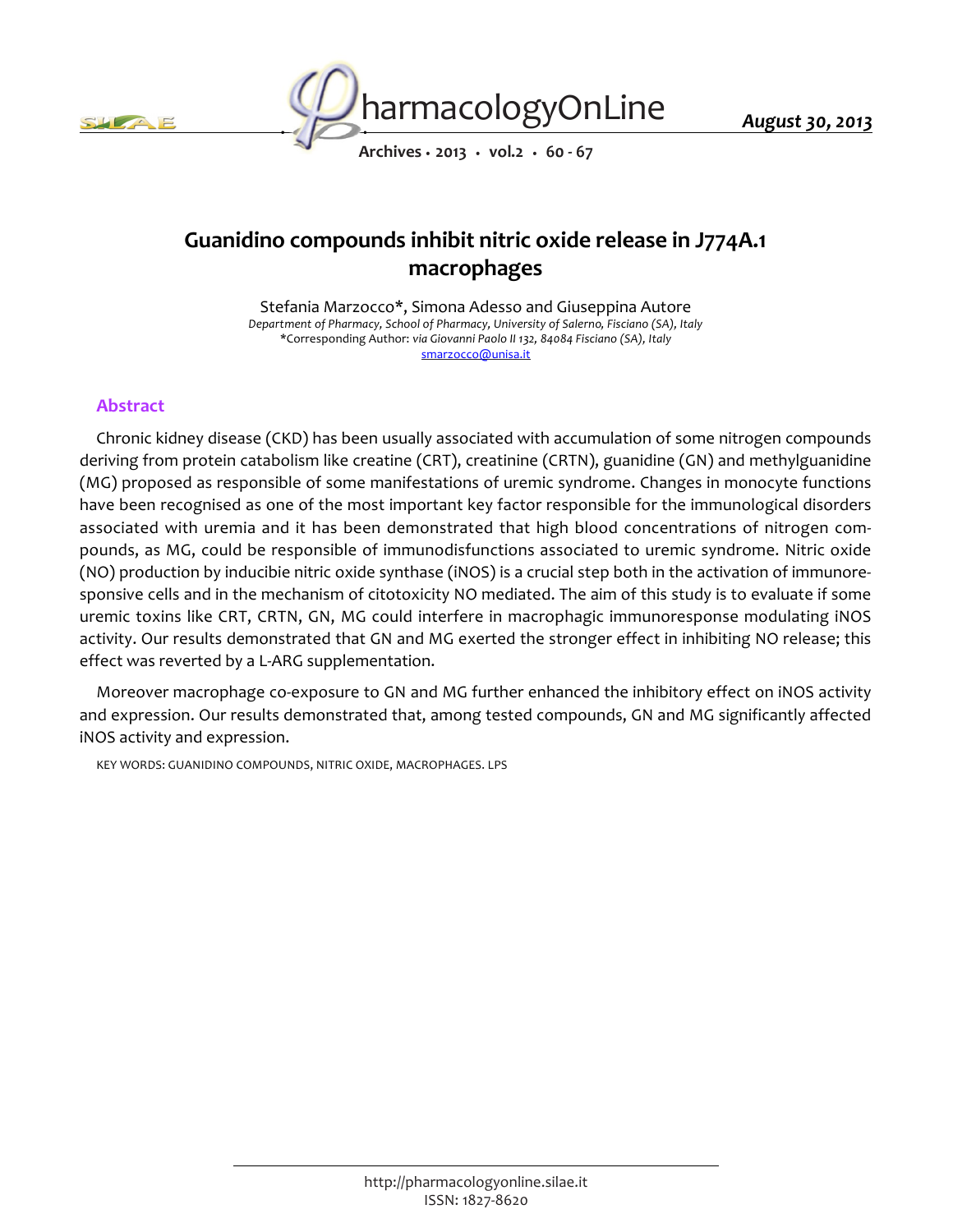# *Introduction*

*Chronic kidney disease (CKD) progression leads to the dysfunction of multiple organs with clinical features constituting the uremic syndrome that, despite pharmacological and dialysis treatment remains associated with multiple complications [1- 3]. This syndrome is attributed to the progressive retention of a large number of compounds which, under normal conditions, are excreted by healthy kidneys. These compounds are called uremic toxins because of their harmful effects in various physiological functions in CKD patients [1,2]. The development of CKD is associated with a significant increase in all-cause mortality [4,5]. The main factors responsible for the increased risk of morbidity and mortality in patients with CKD are cardiovascular dysfunctions and infections, both linked to changes in immune responses [6,7]. In uraemia, a diminished immune defence contributes to the high prevalence of infections, whereas pre-activation and priming of immune cells leads to inflammation and consequently also to cardiovascular complications.*

*There are multiple causes for the immune reaction that characterizes dysfunction related to uraemia and dialysis. They may include accumulation of uremic toxins, strongly present in CKD and only partially corrected by dialysis, dialysis-related factors such as interactions between blood and dialyzer membranes, endotoxin presence in water, access-related infections, and peritoneal dialysis solutions with high glucose concentration, low pH, and the presence of glucose degradation products represent chronic stimuli of the inflammatory response [8]. Oxidative stress and inflammation are crucial for defence against infections, but they initiate a number of deleterious effects if not properly regulated [9]. Oxidative stress increases in parallel with the progression of CKD and correlates with the level of renal functions [10]. Thus the pharmacological manipulation of inflammatory stimulus and the control of oxidative stressors are of particular importance in the uremic syndrome. Uremic toxins are responsible for many uraemiaassociated dysfunctions and among them there is*  *an altered immune response [11-15]. CKD has been usually associated with a significant reduction in serum L-arginine (L-ARG) levels, reduced nitric oxide (NO) production and with accumulation of some nitrogen compounds deriving from protein catabolism like creatine (CRT), creatinine (CRTN), guanidine (GND) and methylguanidine (MG) [16,17]. It has been proposed that nitrogen compounds accumulation could be responsible of some manifestations of uremic syndrome [18-20] modifying key biologic functions [21]. We have previously reported the proapoptotic effect of MG on hydrogen peroxidetreated astrocytes [22] and its ability to inhibit, both in vitro and in vivo, the inflammatory response [12- 15]. In particular we have previously demonstrated the capability of MG to inhibit NO release and iNOS expression. The aim of this study was to evaluate if uremic toxins like CRT, CRTN, GND could interfere in macrophage immunoresponse modulating iNOS activity in vitro on J774A.1 murine/macrophage cell line stimulated with Lipopolysaccharide from E. coli (LPS) in absence or presence of L-ARG supplementation and if their effects were stranger respect to MG.*

# *Methods*

## *Reagents*

*Unless stated otherwise, all reagents and compounds were purchased from Sigma Chemicals Company (Sigma, Milan, Italy).*

## *Cell culture*

*J774A.1 murine monocyte macrophage cell line (American Type Culture Collection, Rockville, MD), was grown adherent to Petri dishes with Dulbecco's modified Eagle's medium (DMEM) supplemented with 10% foetal calf serum (FCS), 25 mM HEPES, 2 mM glutamine, 100 u/mL penicillin and 100 mg/mL streptomycin at 37°C in a 5% CO<sup>2</sup> atmosphere.*

## *Antiproliferative activity*

*J774A.1 cells (5x10<sup>4</sup> /well) were plated on 96-well plates and allowed to adhere for 4 h. Thereafter, the medium was replaced with fresh medium alone*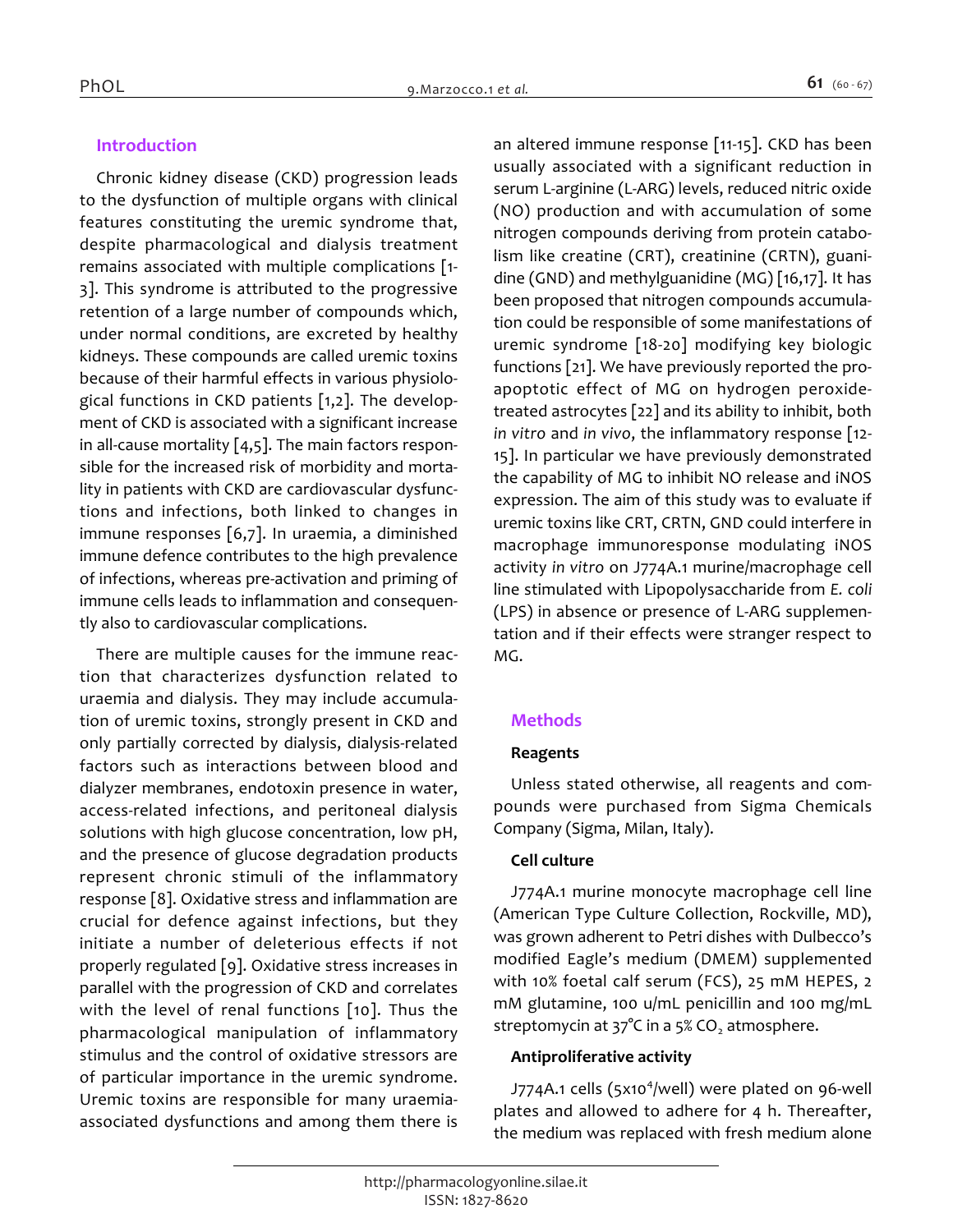*or containing serial dilutions of guanidine compouns (0.01-1 mM), and incubation was performed for 24, 48 and 72 h. Cell viability was assessed using the MTT assay as previously reported [23,24]. Briefly, 25 µL of MTT (5 mg/mL) were added and cells were incubated for an additional 3 h. Thereafter, cells were lysed and the dark blue crystals solubilised with 100 µL of a solution containing 50% (v:v) N,Ndimethylformamide, 20% (w:v) SDS with an adjusted pH of 4.5. The optical density (OD) of each well was measured with a microplate spectrophotometer (Titertek Multiskan MCC/340- DASIT) equipped with a 620 nm filter. Macrophage viability in response to treatment with tested guanidine compound was calculated as:*

*% dead cells= 100 x [(OD treated/OD control) x100]*

#### *Nitrite determination*

*J774A.1 macrophages were seeded in 24 well plates (2.5 x 10<sup>4</sup> /well) and allowed to adhere for 4h. Thereafter LPS (1 μg/ml) was added for 24 h in order to induce iNOS expression. The medium was then replaced with fresh medium and cells were treated with guanidino compounds or L-NAME, a well known inhibitor of NO release used as a reference drug (0.1-10 mM), and LPS for further 24 h. Some experiments were made in normal medium, others in presence of an L-ARG supplementation (10mM).*

*NO generation was measured as nitrite content (NO<sup>2</sup> − , μM), index of NO released by cells in the culture medium 24 h after LPS stimulation, as previously reported [25]. NO<sup>2</sup> - amounts were measured by Griess reaction. Briefly, 100 μL of cell culture medium were mixed with 100 μL of Griess reagent – equal volumes of 1% (w:v) sulphanilamide in 5% (v:v) phosphoric acid and 0.1% (w:v) naphtylethylenediamine-HCl and incubated at room temperature for 10 min, and then the absorbance was measured at 550 nm in a microplate reader Titertek (Dasit, Cornaredo, Milan, Italy). The amount of NO<sup>2</sup> - , as µM concentration, in the samples was calculated from a sodium nitrite standard curve.*

#### *NO determination and Western blot analysis for iNOS expression in LPS treated J774A.1 co-treated with MG and GN*

*J774A.1 macrophages were seeded in P60 plates (1.8 x 10<sup>6</sup> /P60) and allowed to adhere for 4h. Thereafter, the medium was replaced with fresh medium and cells were treated with MG or GN (0.01- 1 mM) alone or in combination for 1 h and then coexposed to LPS (1 μg/ml) for further 24 h.*

*NO generation was measured as previously indicated. The expression of iNOS protein was assessed by Western blot analysis. After nitrite determination cells were scraped off, washed with ice-cold phosphate-buffered saline (PBS), and centrifuged at 5.000 g for 10 min at 4°C. The cell pellet was lysed in a buffer containing 20 mM Tris hydrogen chloride (HCl; pH 7.5), 1 mM sodium orthovanadate, 1 mM phenylmethylsulfonyl fluoride, 10 μg/ml leupeptin, 10 mM sodium fluoride, 150 mM sodium chloride, 10 mg/ml trypsin inhibitor, and 1% Tween-20.*

*Protein concentration was estimated by the Bio-Rad protein assay using bovine serum albumin as standard. Equal amounts of protein (50 μg) were dissolved in Laemmli's sample buffer, boiled, and run on a SDS polyacrylamide gel electrophoresis (SDS-PAGE) minigel (8% polyacrylamide) and then transferred to hybond polyvinylidene difluoride membrane for 40 min. at 5 mA cm2 into 0.45 μm. Membranes were blocked for 40 min in PBS and 5% (w/v) nonfat milk and subsequently probed overnight at 4°C with mouse monoclonal anti-iNOS (BD Laboratories), or anti-tubulin (Santa Cruz Biotechnologies) in PBS, 5% w/v non fat milk, and 0.1% Tween-20.*

*Blots were then incubated with horseradish peroxidase conjugated goat antimouse immunoglobulin (Ig)G (1:5.000) for 1h at room temperature. Immunoreactive bands were visualized using electro-chemiluminescence assay (ECL) detection system according to the manufacturer's instructions and exposed to Kodak X-Omat film. The protein bands of iNOS and COX-2 on XOmat films were quantified by scanning densitometry (Imaging Densitometer GS-700 BIO-RAD U.S.A.).*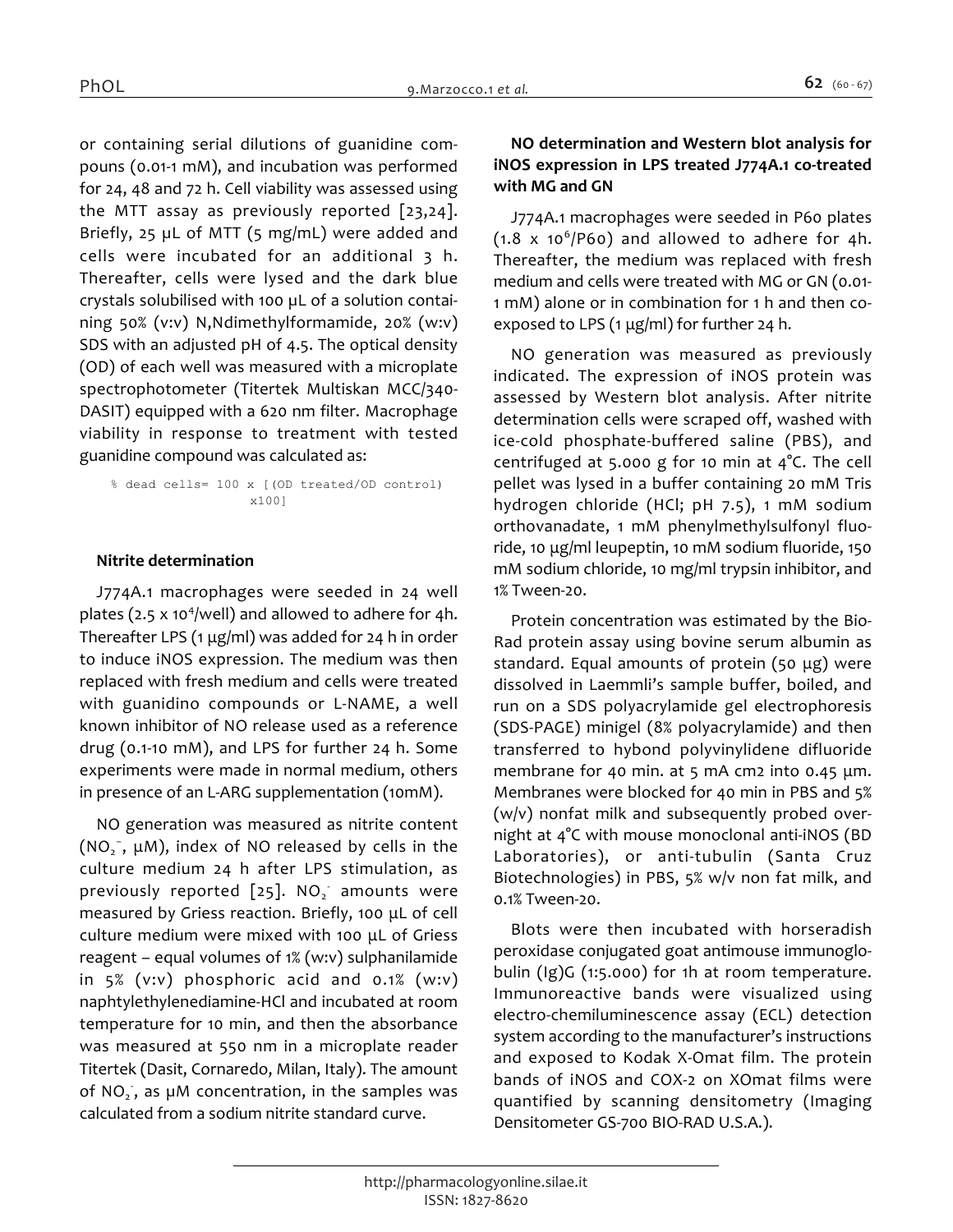*Data are normalized with tubulin expression, used as reference protein, and expressed as arbitrary densitometric units as previously reported [26,27].*

#### *Data analysis*

*Data are expressed as mean±standard error mean (s.e.m.) values of at least three independent experiments. Statistical analysis was performed by analysis of variance test, and multiple comparisons were made by Bonferroni's test. A P-value less than 0.05 was considered significant.*

## *Results*

*Guanidino compounds don't affect J774A.1 macrophage viability*

*To elucidate the influence of tested guanidine compounds on cell viability of J774A.1 macrophages under our experimental conditions, and also for longer period, cells were treated with MG, GN, CRT and CRTN (0.01-1 mM) for 24, 48 and 72 h. Our data indicated that J774A.1 macrophages cell viability was not significantly affected by guanidine compount treatment (% viability >92% for the highest tested concentrations ob both compounds).*

# *Guanidino compounds reduced NO release and acts as a false substrate for iNOS*

*To asses if tested guanidino compounds influence NO production we measured nitrite release, a stable end-product of NO, in cellular medium of the murine macrophage cell line J774A.1 stimulated with LPS (1μg/ml). In normal medium NO released by J774A.1 macrophages treated with LPS alone was 7.8±2.4 mM NO<sup>2</sup> - . Treatment with MG (0.1, 1 and 10 mM) or GND (0.1, 1 and 10 mM) significantly inhibited NO release by 93.3±3.4%, 43.3±5.4% and 9.64±14.0% for MG (P<0.001; Figure 1) and 80.8±9.2%, 34.1±9.7% and 10.2±14.0% for GND (P<0.001; Figure 1) respectively. The addition of CRT or CRTN did not produce any significant variation on NO release (Figure 1).*



*Moreover MG and GN inhibitory effects were reverted by adding, to the culture medium, L-ARG (10mM) supplementation. These results show that both MG and GND are able to inhibit, as false substrate, NO production (Figure 2).*



*Fig.2 Effect of L-ARG supplementation (10 mM) to the incubation medium of J774A.1 macrophages on NO inhibition by the guanidino compounds. The full columns refer to the compounds alone, dotted columns to the compounds in the presence of supplemental L-ARG. \*\*\* denotes P<0.001 vs LPS;*

*°°° denotes P<0.001 vs the uremic toxin alone and without L-ARG supplement.*

# *MG and GN synergistically act in inhibiting NO and iNOS expression in LPS-stimulated macrophage*

*Our results showed that, among tested guanidine compounds, GN and MG exerted the stronger effect in inhibiting NO release. Thus, as possible in vitro, in order to simulate the uremic condition where more*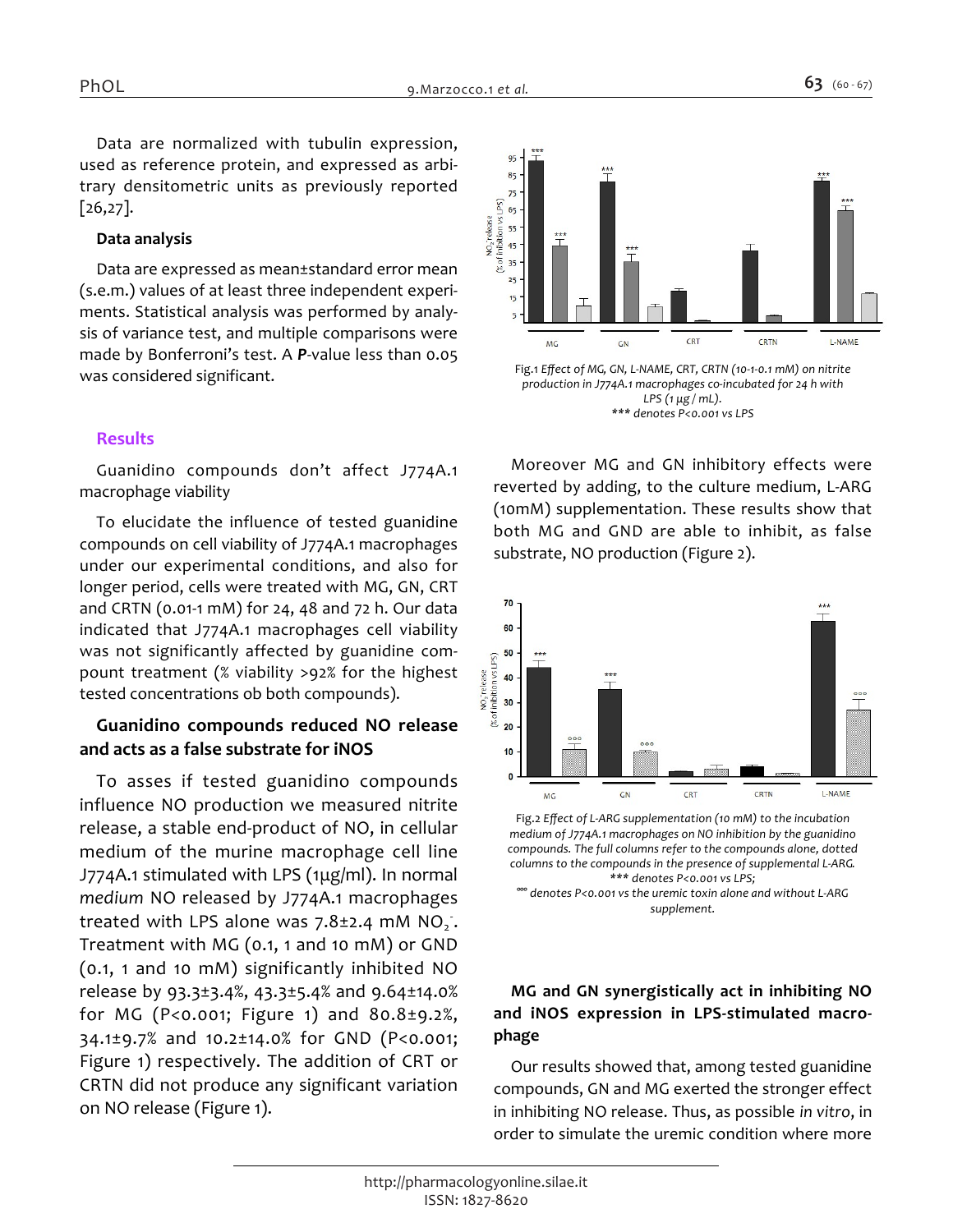*than one toxin is present at the same time, we coexposed J774A.1 to GN and MG simultaneously [15]. Interestingly, when J774A.1 macrophages were coexposed to GN and MG, NO release was significantly reduced respect to GN and MG alone (Figure 3 A,B).*



*Fig. 3 Synergic action of MG (0.1, panel A; 1.0, panel B) and GN (0.1, 1.0) in inhibiting NO release in J774A.1 macrophages co-incubated for 24 h with LPS (1 μg / mL). \*\*\* denotes P<0.001 vs LPS; \*\* denotes P<0.01 vs LPS.*

*Under the same experimental conditions we also observed a significant induction in iNOS expression in macrophages treated with LPS alone (P<0.001 vs control). When GN or MG (0.1-10 mM) were added to J774A.1 macrophages, 1h before and simultaneously with LPS, a significant and concentrationdependent inhibition in iNOS (Figure 4) expression was observed at the higheest concentrations tested.*





*Under the same experimental conditions when GN and MG were co-added to J774A.1 macrophages a further significant inhibition in iNOS expression were observed also at the lower concentration (Figure 5).*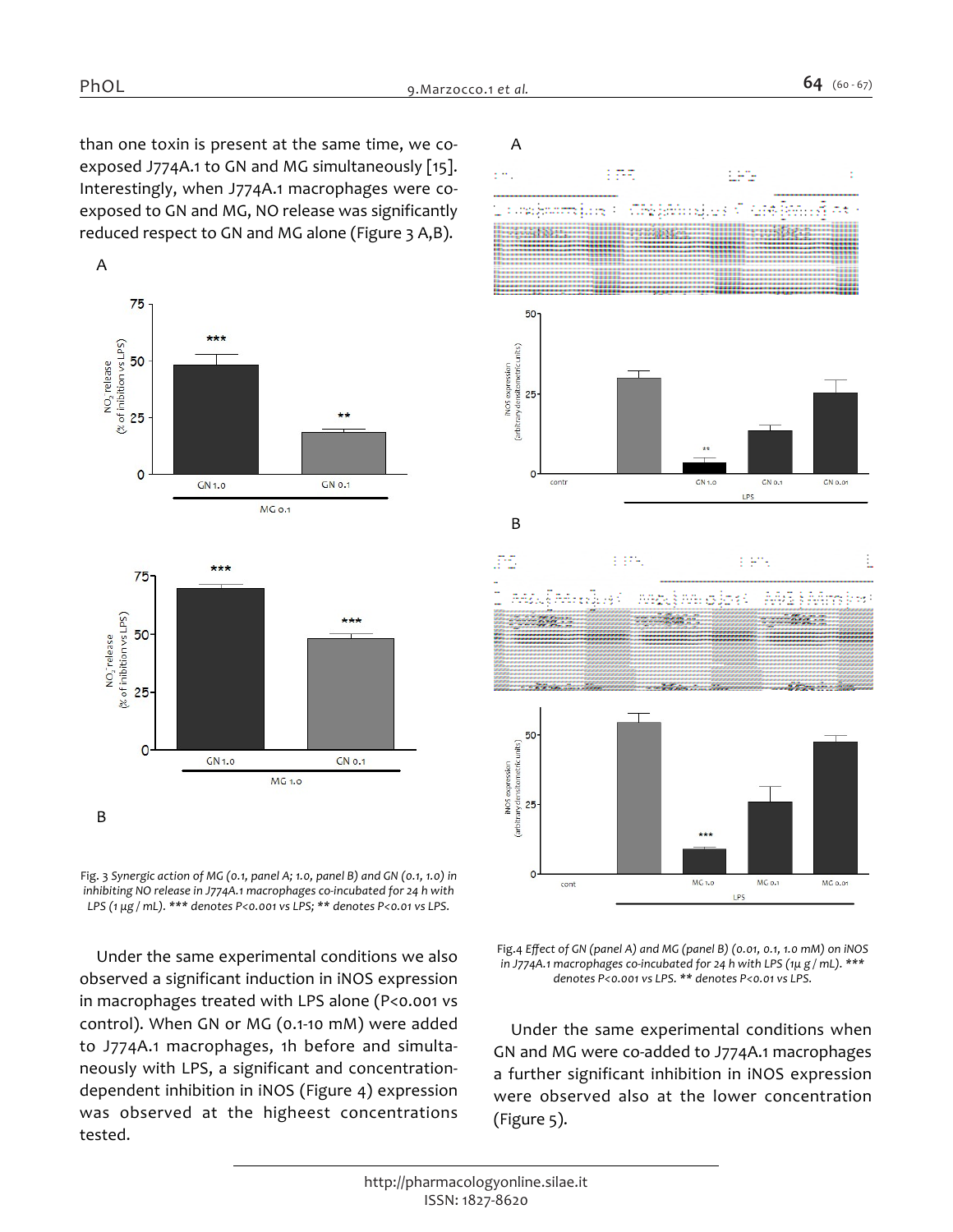

*Fig.5 Effect of a synergistic action of MG (1mM panel A and 1.0 mM panel B) and GN (0.1, 1.0) iNOS expression in J774A.1 macrophages coincubated for 24 h with LPS (1 μg / mL). \*\*\* denotes P<0.001 vs LPS; \*\* denotes P<0.01 vs LPS; \* denotes P<0.05.*

#### *Discussion*

*Uraemia-related immune dysfunction result from a complex interaction between the innate and adaptive immune system response, in which im-* *mune activation (hypercytokinemia and acutephase response) and immune suppression (impairment of response to infections and poor development of adaptive immunity) coexist. On the one hand, as a consequence of tissue damage, the innate immune system is triggered, and although inflammation in principle is an essential response to eliminate aggressors and it can be considered a double-edged sword when the initial reaction is not limited [8]. During inflammation, vasodilatation, vascular permeability, movement of inflammatory cells, and activation of cells of the immune system are increased. In addition, acute-phase reactants can be produced, as well as complement components, fever, and activation of systemic immunity. Therefore, to avoid tissue damage, inflammatory responses must be well organized and controlled by inflammatory mediators. Interestingly, the main causes of death in patients with CKD are related to infectious and cardiovascular diseases, both being pathologic processes closely linked to immune function [4]. Therefore, accelerated tissue damage (as a consequence of chronic inflammation) and increased rate of sepsis (because of a poorly orchestrated immune response) represent the most important targets for interventions aiming to reduce mortality in CKD patients. Sepsis results from the generalized activation of inflammatory cascades following invasion of the blood stream by bacteria, viruses or parasites, with the systemic release of various toxic products. These products include bacterial cell-wall components, such as endotoxin, as LPS, membrane component of gramnegative bacteria, lipoteichoic acid forms grampositive organisms and various endotoxins [28]. Sepsis induced by gram-negative is accompanied by systemic shock and the initial symptoms of sepsis encompass those usually associated with acute inflammation and, finally multiple organ dysfunction syndrome (MODS) and death [29]. Many of the pathological consequences of gram-negative shock are attributable to the bacterial membrane component, LPS, which induces experimental endotoxemia and has become a valuable experimental model for septicaemia [15]. Factors related to uremic*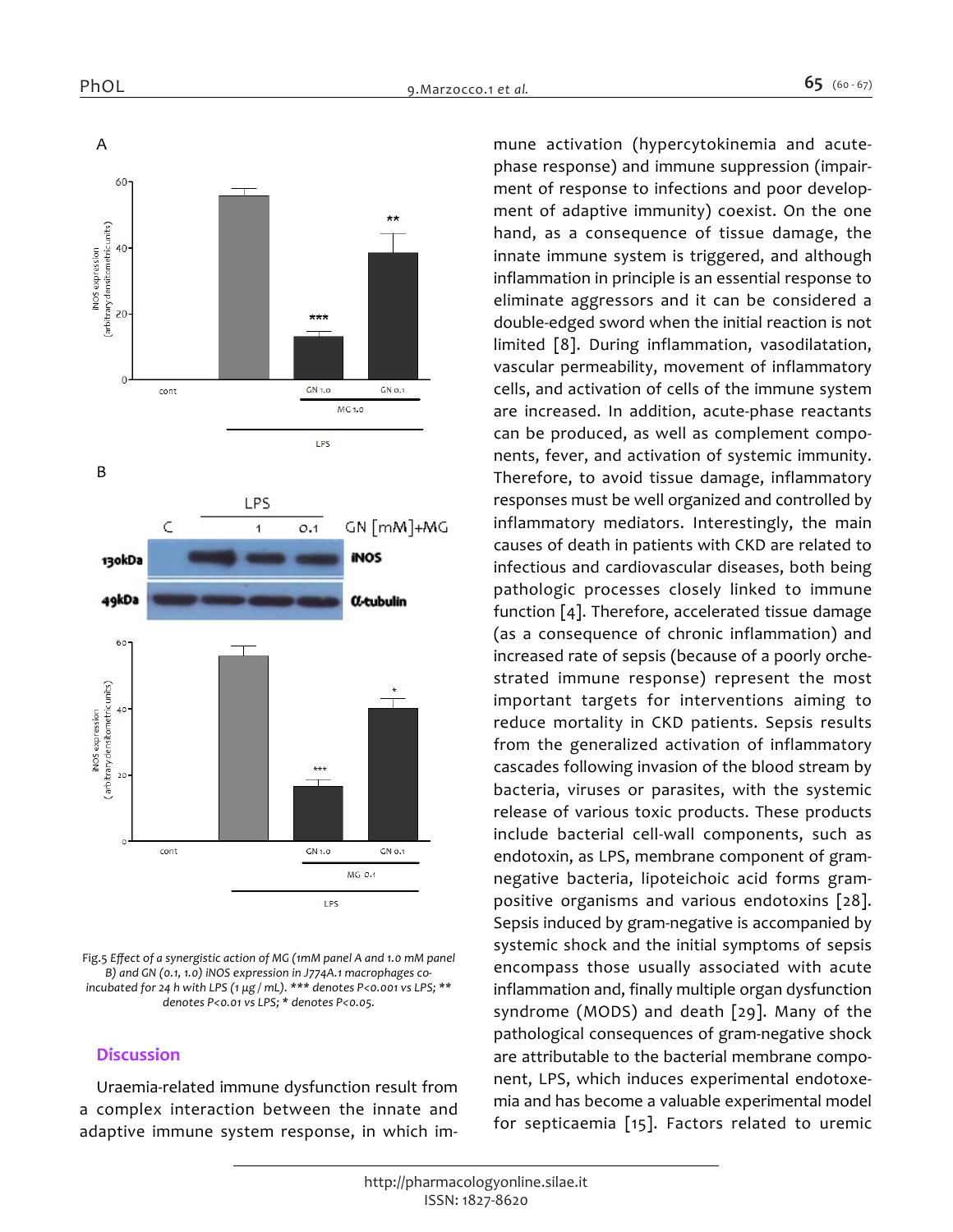*toxicity, independent from dialysis, as a trigger of immune response in CKD has been highlighted. Reduction of renal function per se, and consequently uremic toxicity, can be responsible for increased plasma concentrations of systemic and vascular inflammatory biomarkers [30-32]. Despite the development of new technologies of renal replacement therapy, it is almost impossible to completely remove the uremic toxins retained by impaired renal function. The uremic toxins consist of heterogeneous substances, including organic compounds and peptides, with proinflammatory effects [11]. As for other immune cells, macrophage function is also inhibited by uremic toxins [11-15]. Our results show that among tested guanidino compounds, like MG and GND, interfere with NO release. In particular, MG and GN could act also as false substrate capable to inhibit iNOS and, with a more complex mechanism, as iNOS expression inhibitor as previously reported [15].*

*These findings could have significant implications in unravelling the complex mechanism involved in uraemic patient immunodeficiency. In fact, we can hypothesize that guanidino compounds, derived from protein catabolism and accumulated in CKD, could participate to the dysfunctions in immunoresponses in these patients. Furthermore, these effects of guanidino compounds could be increased by the impaired L-ARG concentration, which often occurs in CKD. It is important to point out in uremic condition, where all these products accumulates together, they could act synergistically as iNOS inhibitors. In order to confirm our hypothesis we tested the effect of MG and GN simoultaneously added to J774A.1 macrophages. Considering that infections and sepsis are frequent in CKD patients, we evaluated the effects of MG and GN in macrophages in this experimental condition. To mimic, as possible in vitro, the uremic condition we incubated J774A.1 macrophages with GN and MG, 1h before and simultaneously with the pro-inflammatory agents LPS for further 24 h. It is known that LPS exert multiple effects on macrophages, such as regulation of their cellular functions, activation of transcription factors, production of cytokines and*  *other pro-inflammatory mediators [33]. LPS enhances NO formation, following the induction of iNOS, that has been implicated in the pathogenesis of shock and inflammation [34]. In fact, during inflammation, NO is mainly produced by iNOS. Our evidences indicated that MG and GN inhibit NO release and iNOS expression during LPS-induced inflammation in J774A.1 macrophages thus contributing to a reduction in NO release. Furthermore the main finding of this study regard the synergistic effect of MG and GN on the inhibition of inflammatory response in LPS-stimulated macrophages. Uraemia is characterized by the accumulation of various uremic toxins thus their interactions resulted of fundamental importance also to evaluate the increase of their toxic effects. In 2003, the European Uremic Toxin Work Group composed a list of 90 uremic retention solutes known at that time [35]. Recently, classification of normal and pathologic concentrations of uremic toxins has been extended and updated [36]. Their removal is largely hampered by their physicochemical properties and alternative removal techniques, such as strategies to modify intestinal generation or absorption, are considered [37,38]. Thus understanding the effects of uremic toxins, which normally accumulate simoultaneously, will help to develop novel therapeutic strategies and the search for pharmacologic strategies blocking responsible physiopatholological pathways [39].*

## *Acknowledgments*

*This study was supported by FARB 2012 University of Salerno.*

#### *References*

- *1. Vanholder R, Argilés A, Baurmeister U, Brunet P, Clark W, Cohen G, De Deyn PP, Deppisch R, Descamps-Latscha B, Henle T, Jorres A, Massy ZA, Rodriguez M, Stegmayr B, Stenvinkel P, Wratten ML. Uremic toxicity: present state of the art. Int J Artif Organs 2001; 24: 695–725*
- *2. Raff AC, Meyer TW, Hostetter TH. New insights into uremic toxicity. Curr Opin Nephrol Hypertens 2008; 17: 560–565*
- *3. Di Micco L, Marzocco S, Sirico ML, Torraca S, Di Iorio B. Does daily dialysis improve hypertension in chronic haemodialysis patients? Current Hypertension Reviews ISSN 2012; 8: 291-*